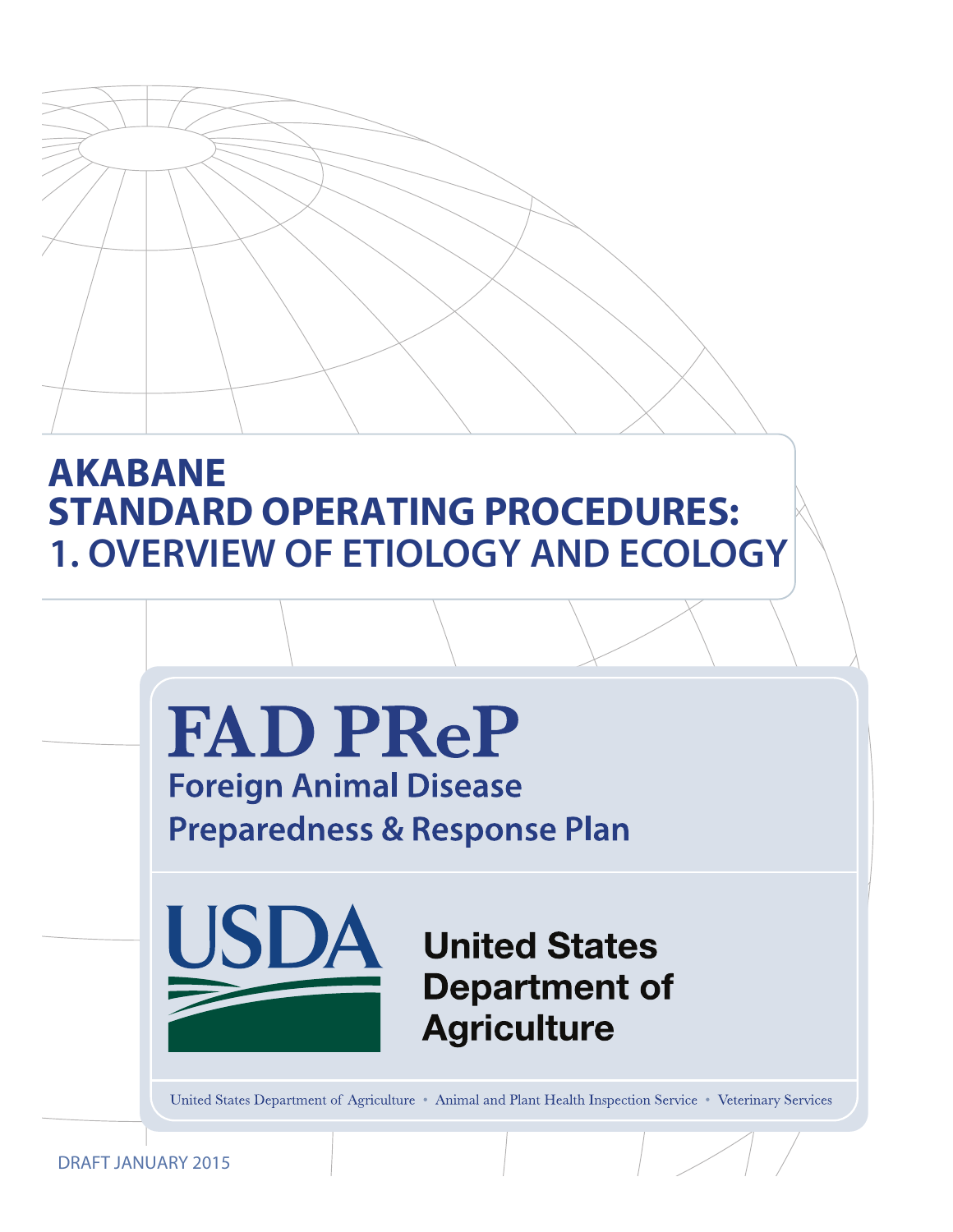The Foreign Animal Disease Preparedness and Response Plan (FAD PReP) Standard Operating Procedures (SOPs) provide operational guidance for responding to an animal health emergency in the United States.

These draft SOPs are under ongoing review. This document was last updated in **January 2015.**  Please send questions or comments to:

National Preparedness and Incident Coordination Veterinary Services Animal and Plant Health Inspection Service U.S. Department of Agriculture 4700 River Road, Unit 41 Riverdale, Maryland 20737 Telephone: (301) 851-3595 Fax: (301) 734-7817 E-mail: [FAD.PReP.Comments@aphis.usda.gov](mailto:FAD.PReP.Comments@aphis.usda.gov)

While best efforts have been used in developing and preparing the FAD PReP SOPs, the U.S. Government, U.S. Department of Agriculture (USDA), and the Animal and Plant Health Inspection Service and other parties, such as employees and contractors contributing to this document, neither warrant nor assume any legal liability or responsibility for the accuracy, completeness, or usefulness of any information or procedure disclosed. The primary purpose of these FAD PReP SOPs is to provide operational guidance to those government officials responding to a foreign animal disease outbreak. It is only posted for public access as a reference.

The FAD PReP SOPs may refer to links to various other Federal and State agencies and private organizations. These links are maintained solely for the user's information and convenience. If you link to such site, please be aware that you are then subject to the policies of that site. In addition, please note that USDA does not control and cannot guarantee the relevance, timeliness, or accuracy of these outside materials. Further, the inclusion of links or pointers to particular items in hypertext is not intended to reflect their importance, nor is it intended to constitute approval or endorsement of any views expressed, or products or services offered, on these outside websites, or the organizations sponsoring the websites.

Trade names are used solely for the purpose of providing specific information. Mention of a trade name does not constitute a guarantee or warranty of the product by USDA or an endorsement over other products not mentioned.

USDA prohibits discrimination in all its programs and activities on the basis of race, color, national origin, sex, religion, age, disability, political beliefs, sexual orientation, or marital or family status. (Not all prohibited bases apply to all programs.) Persons with disabilities who require alternative means for communication of program information (Braille, large print, audiotape, etc.) should contact USDA's TARGET Center at (202) 720-2600 (voice and telecommunications device for the deaf [TDD]).

To file a complaint of discrimination, write USDA, Director, Office of Civil Rights, Room 326-W, Whitten Building, 1400 Independence Avenue SW, Washington, DC 20250-9410 or call (202) 720-5964 (voice and TDD). USDA is an equal opportunity provider and employer.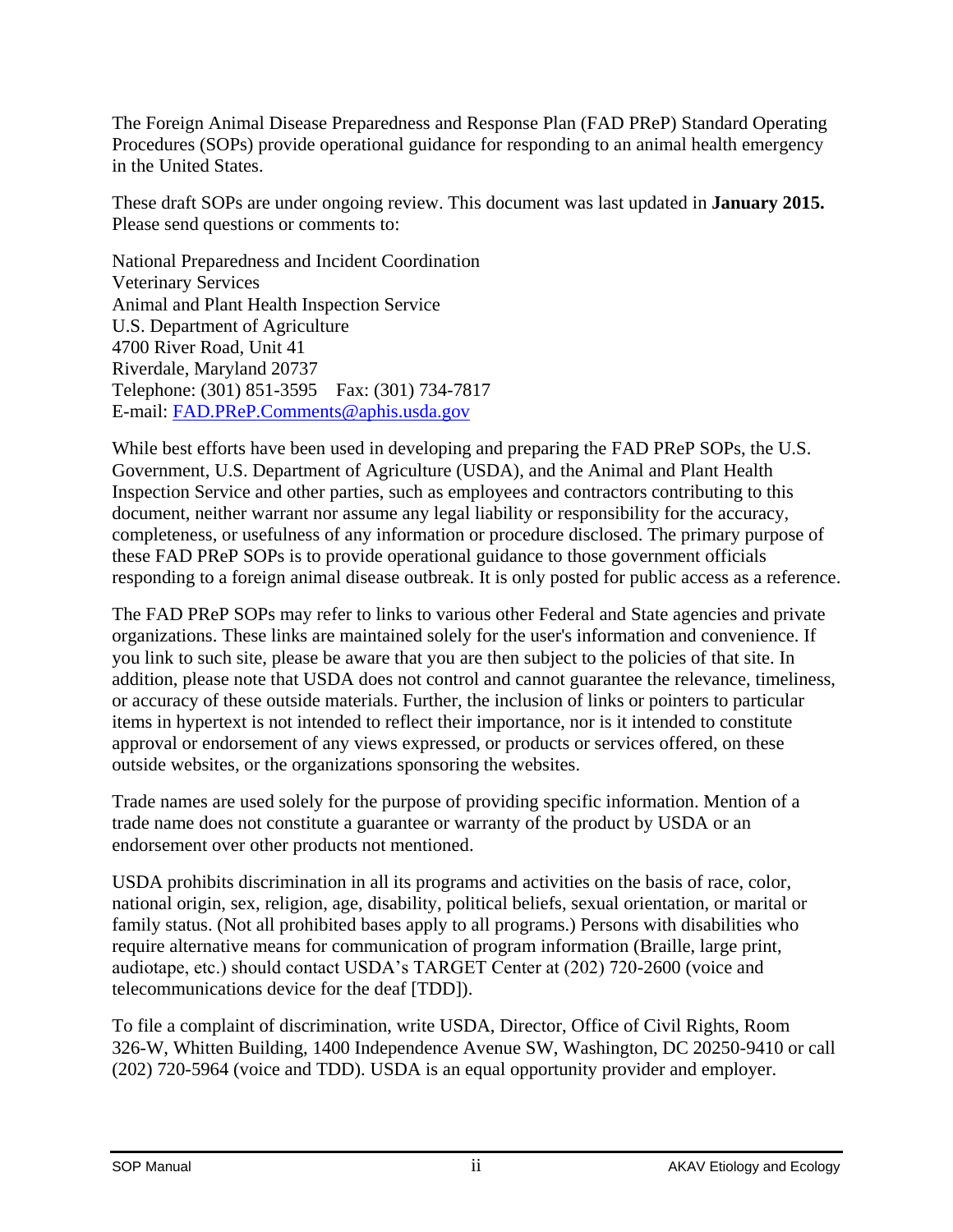

# **Contents**

| 1.1 |  |
|-----|--|
|     |  |
|     |  |
| 1.2 |  |
| 1.3 |  |
|     |  |
|     |  |
|     |  |
|     |  |
| 1.4 |  |
|     |  |
|     |  |
|     |  |
|     |  |
|     |  |
|     |  |
|     |  |
|     |  |
|     |  |
| 1.5 |  |
| 1.6 |  |
|     |  |
|     |  |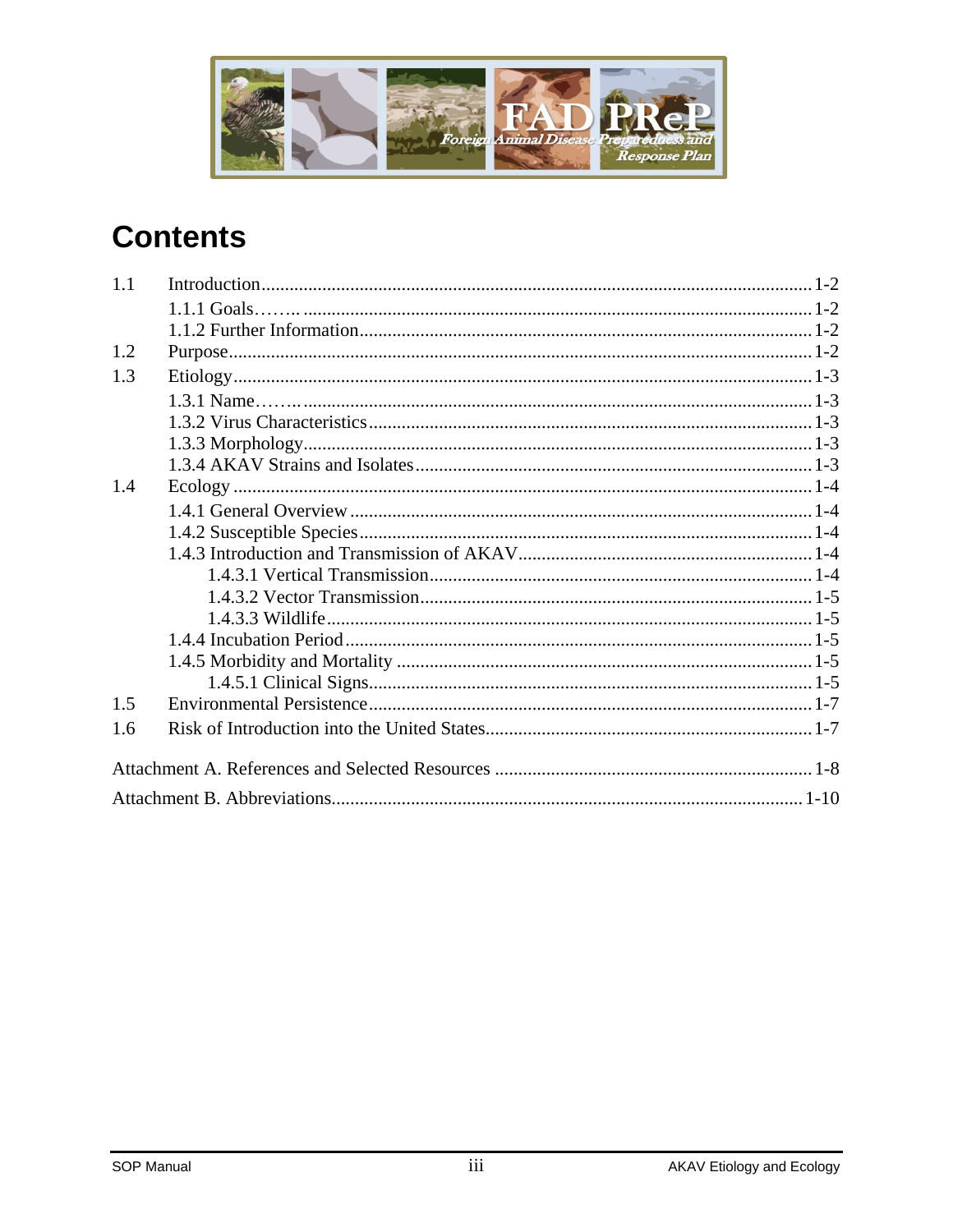# **Akabane**

# **Etiology & Ecology Quick Summary**

#### Disease

Akabane disease, congenital arthrogryposis-hydranencephaly syndrome, congenital bovine epizootic A-H syndrome, acorn calves, curly lamb disease, curly calf disease.

#### Mortality and Morbidity

Morbidity ranges from 5 to 80 percent in cattle and 15 to 80 percent in sheep; mortality is very high in newborns.

#### Susceptible Species

Cattle, sheep, and goats experience clinical disease; wild ruminants also are infected, but the effects on their offspring are unknown*.* 

#### Zoonotic Potential

Not a threat to public health.

#### **Transmission**

The virus is both vectorborne, by *Culicoides* biting midges and mosquitoes, and tranmitted vertically across the placenta where it infects the fetus.

#### Persistence in the Environment

Akabane virus can be destroyed by common disinfectants, including bleach, detergents, chlorhexidine, alcohol, and phenols, and heat above  $50^{\circ}$ C; it does not persist when exposed in the environment.

#### Animal Products and By-Products

Akabane virus is not maintained in animal tissues.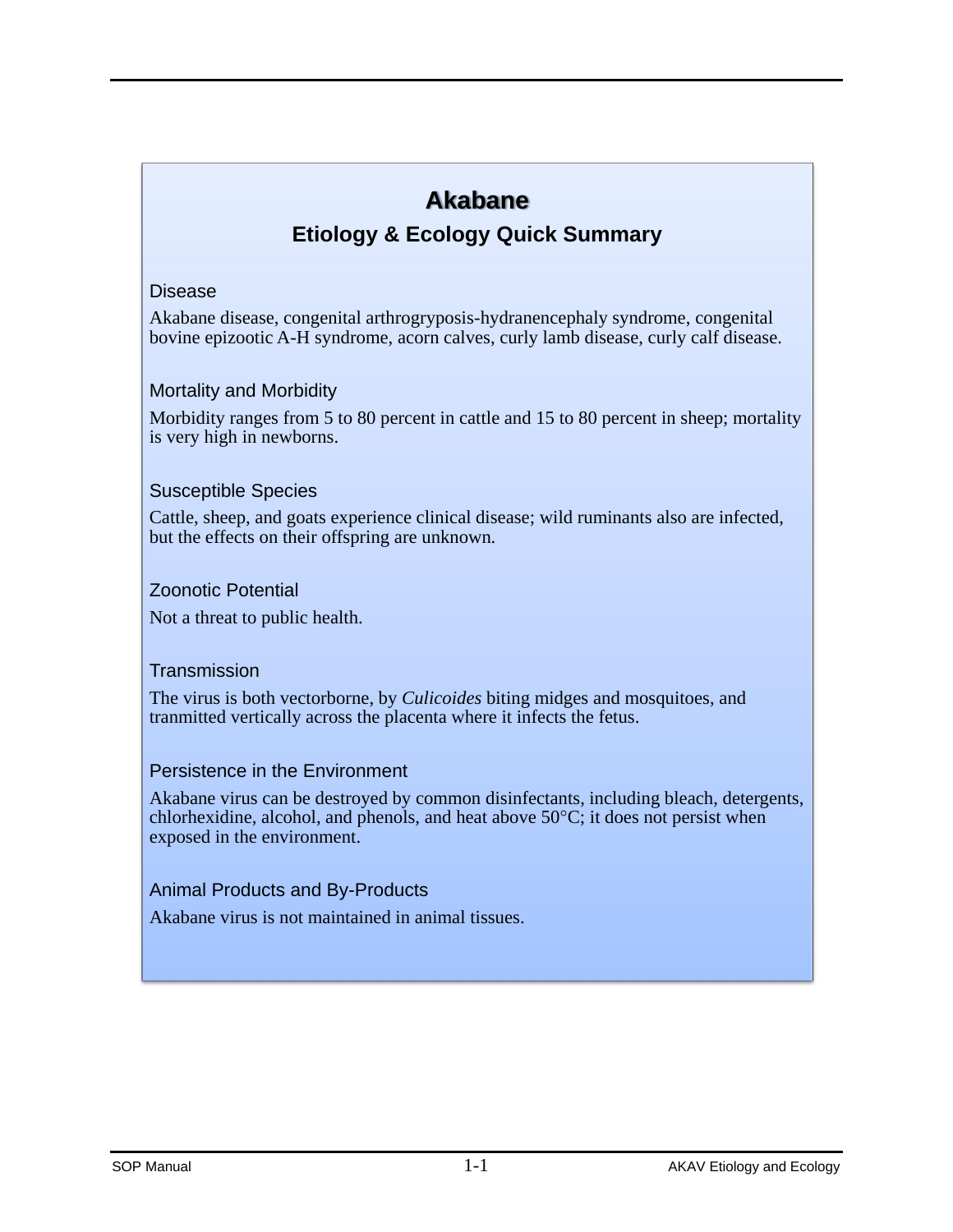## <span id="page-4-0"></span>**1.1 Introduction**

Akabane disease, caused by an arbovirus, is mainly characterized by congenital defects in ruminants. First isolated in 1959 from mosquitoes in Japan, it is named for the village where it was discovered. Akabane disease has also been detected in Australia, Israel, and Korea, and reported throughout much of the African continent<sup>1</sup> as well as in Israel and Turkey.<sup>2,3</sup>

Akabane virus (AKAV), which causes Akabane disease, is spread by biting midges and/or mosquitoes. It can also be transmitted vertically from mother to fetus. Adult ruminants typically experience inapparent infections, though certain strains cause encephalomyelitis in cattle.<sup>4</sup> The disease is considered endemic over two ranges: one extending from Japan to Australia and the other from the Middle East to South Africa.<sup>5</sup>

#### <span id="page-4-1"></span>1.1.1 Goals

As a preparedness goal, the Animal and Plant Health Inspection Service (APHIS) will provide etiology and ecology summaries for Akabane disease and update these summaries at regular intervals.

As a response goal, the Unified Command and stakeholders will have a common set of etiology and ecology definitions and descriptions, to ensure proper understanding of AKAV when establishing or revising goals, objectives, strategies, and procedures.

## <span id="page-4-2"></span>1.1.2 Further Information

This document is intended to be an overview, focusing on Akabane disease in domestic ruminants. Resources are listed in [Attachment A.](#page-10-0)

Publicly available documents are available at<http://www.aphis.usda.gov/fadprep> or on the APHIS Intranet at<http://inside.aphis.usda.gov/vs/em/fadprep.shtml> for APHIS employees.

# <span id="page-4-3"></span>**1.2 Purpose**

This document provides responders and stakeholders with a common understanding of the disease agent.

<sup>2</sup> Merck Veterinary Manual. 2012. "Akabane Virus Infection." Accessed from [http://www.merckmanuals.com/vet/generalized\\_conditions/congenital\\_and\\_inherited\\_anomalies/akabane\\_virus\\_infe](http://www.merckmanuals.com/vet/generalized_conditions/congenital_and_inherited_anomalies/akabane_virus_infection.html) [ction.html](http://www.merckmanuals.com/vet/generalized_conditions/congenital_and_inherited_anomalies/akabane_virus_infection.html) (January 21, 2015).

 $\overline{a}$ 

<sup>&</sup>lt;sup>1</sup> Al-Busaidy S, Hamblin C, Taylor WP. 1987. "Neutralising antibodies to Akabane virus in free-living wild animals in Africa". *Tropical Animal Health and Production*. 19(4): 197–202.

 $3$  Geoghegan JL, Walker PJ, Duchemin JB, Jeanne I, Holmes EC. 2014. "Season Drivers of the Epidemiology of Arthropod-Borne Viruses in Australia." *PLoS Neglected Tropical Diseases.* Online before print.

<sup>&</sup>lt;sup>4</sup> Oem JK, Kim YH, Kim SH, Lee MH, Lee KK. 2014. "Serological characteristics of affected cattle during an outbreak of bovine enzootic encephalomyelitis caused by Akabane virus. *Trop Anim Health Prod.* 46: 261–263.

<sup>5</sup> Center for Food Security and Public Health, Iowa State University (CFSPH). 2009. "Akabane Disease". *Technical Factsheet.* [www.cfsph.iastate.edu.](http://www.cfsph.iastate.edu/)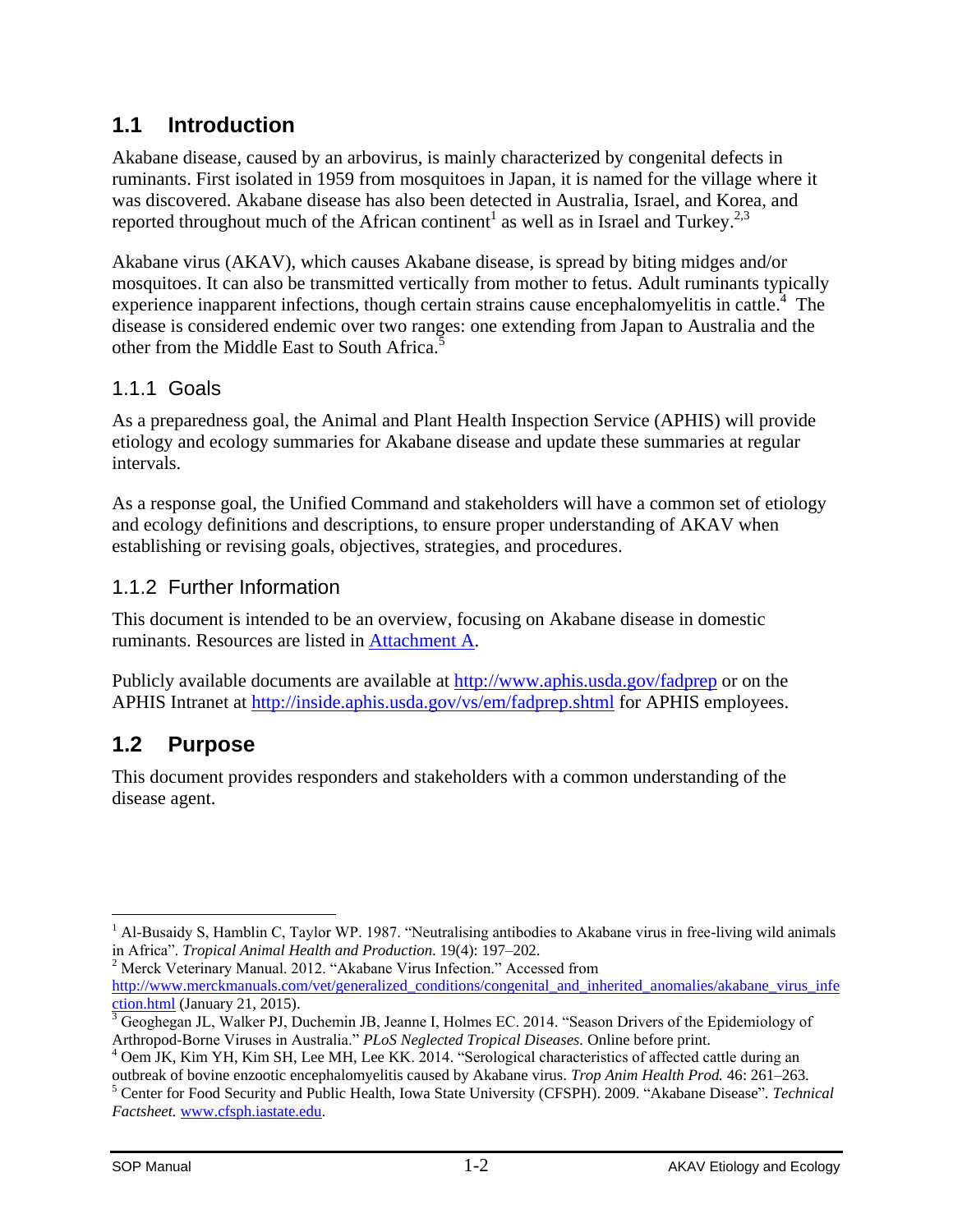# <span id="page-5-0"></span>**1.3 Etiology**

#### <span id="page-5-1"></span>1.3.1 Name

This disease is most commonly known as Akabane disease, but it may also be referred to as congenital arthrogryposis-hydraencephaly syndrome, congenital bovine epizootic A-H syndrome, acorn calves, curly lamb disease, and curly calf disease.<sup>6</sup>

#### <span id="page-5-2"></span>1.3.2 Virus Characteristics

According to the International Committee on Taxonomy of Viruses, this disease has the following characteristics:<sup>7</sup>

- Family: Bunyaviridae
- Genera: *Orthobunyavirus*
- Baltimore Classification: Group V (-) ssRNA.

## <span id="page-5-3"></span>1.3.3 Morphology

AKAV is enveloped with a genome made up of three distinct single strands of RNA. These are designated the large (L), medium (M), and small (S) RNA, and code for the large virion protein, two envelope glycoproteins, and a nucleoprotein and nonstructural protein, respectively.<sup>8,9</sup>

#### <span id="page-5-4"></span>1.3.4 AKAV Strains and Isolates

AKAV belongs to the Simbu serogroup of the Bunyaviridae family. There are many different strains and isolates of AKAV<sup>10</sup>, including Tinaroo virus, Sabo virus, Yaba-7 virus, and the Iriki strain; groupings of AKAV are geographically distinct and highly variable in their levels of virulence. $11$ 

The Aino virus, a member of the same serogroup as AKAV, has a nearly identical etiology and ecology, and observations of infection with both viruses have been made in cattle.<sup>12</sup> Aino virus appears to occur more rarely.<sup>13</sup> Though sometimes referred to interchangeably, AKAV and Aino viruses can be differentiated by real-time reverse-transcriptase polymerase chain reaction.<sup>14</sup> In

 $\overline{a}$  $6$  CFSPH, 2009.

<sup>&</sup>lt;sup>7</sup> International Committee on Taxonomy of Viruses. 2012. ICTV Taxonomy History for Akabane virus. [http://ictvonline.org.](http://ictvonline.org/)

<sup>8</sup> Akashi H, Inaba Y. 1997. "Antigenic diversity of Akabane virus detected by monoclonal antibodies". *Virus Research*. 47: 187–196.

<sup>&</sup>lt;sup>9</sup> Stram Y, Kuznetzova L, Guini M, Rogel A, Meirom R, Chai D, Yadin H, Brenner J. 2004. "Detection and quantitation of Akabane and Aino viruses by multiplex real-time reverse transcriptase PCR". *Journal of Virological Methods*. 116(2): 147–154.

<sup>&</sup>lt;sup>10</sup> Oem JK, Lee KH, Kim HR, Bae YC, Chung JY et al. 2012. "Bovine Epizootic Encephalomyelitis caused by Akabane Virus infection in Korea." *Journal of Comparative Pathology.* 147(2-3):101–105.

 $<sup>11</sup>$  Kono R, Hirata M, Kaji M, Goto Y, Ikeda S et al. 2008. "Bovine epizootic encephalomyelitis caused by Akabane</sup> virus in southern Japan." *BMC Veterinary Research.* 4:20.

 $12$  Stram et al., 2004.

<sup>&</sup>lt;sup>13</sup> Akashi H, Onuma S, Nagano H, Ohta M, Fukutomi T. 1999. "Detection and differentiation of Aino and Akabane Simbu serogroup bunyaviruses by nested polymerase chain reaction". *Archives of Virology*. 144: 2101–2109.

<sup>&</sup>lt;sup>14</sup> Stram et al., 2004.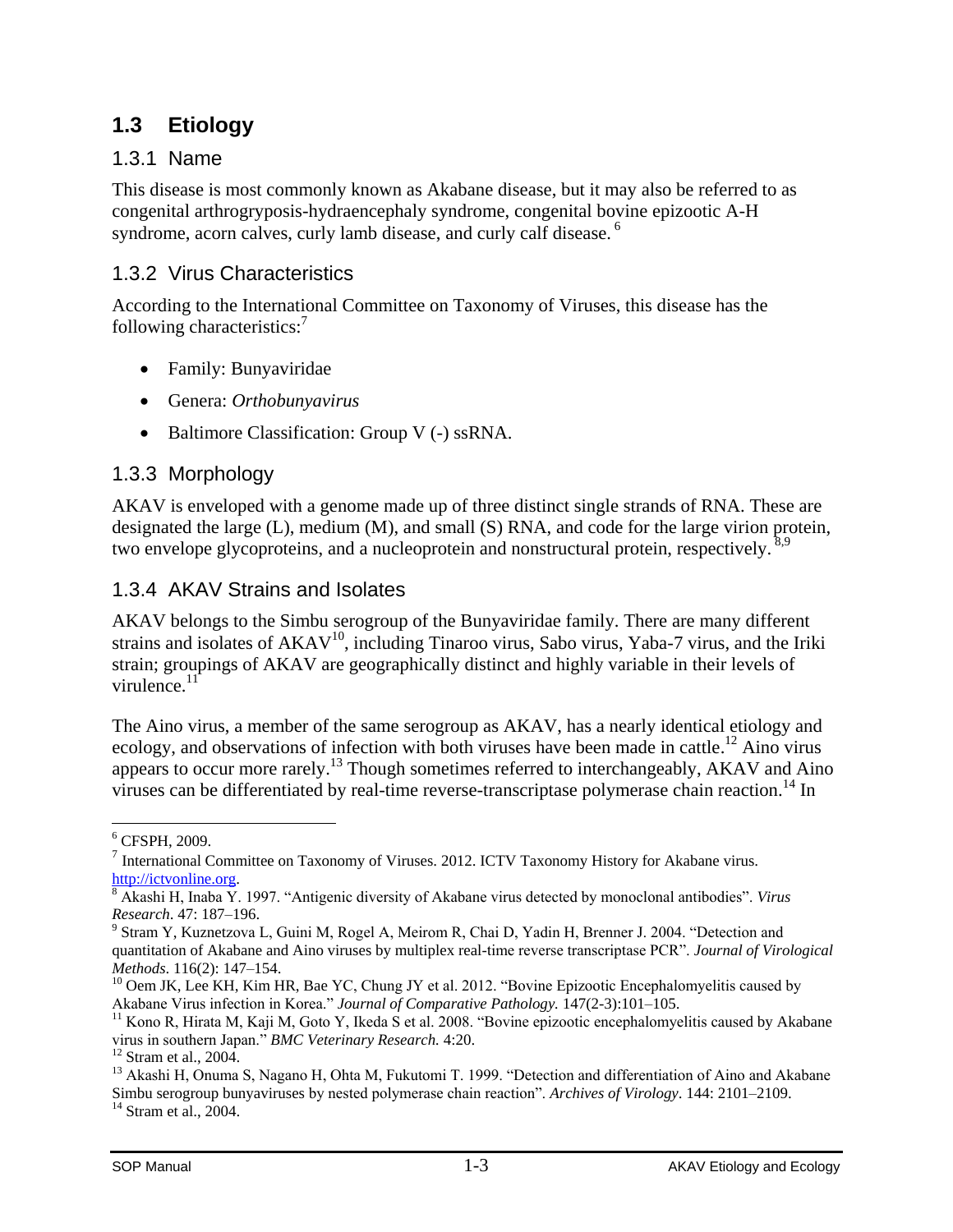addition to AKAV and Aino virus, the Schmallenberg virus is also a member of the Simbu serogroup.

# <span id="page-6-0"></span>**1.4 Ecology**

#### <span id="page-6-1"></span>1.4.1 General Overview

AKAV is endemic over two distinct geographic ranges. One stretches over east and southeast Asia south to Australia, affecting Australia as well as Japan, Korea, and Taiwan. In the other range, AKAV is endemic from the Middle East to South Africa, where reporting countries also include Turkey, Cyprus, and Israel. Outbreaks of clinical disease tend to occur at the edges of the virus' endemic ranges, often where climatic variability stretches the area where conditions for the disease are favorable. Epizootics tend to occur seasonally.<sup>15</sup>

#### <span id="page-6-2"></span>1.4.2 Susceptible Species

Clinical signs have been reported exclusively in cattle, sheep, and goats. Akabane disease primarily presents a danger to ruminant neonates. It is possible that wild ruminants may be affected by congenital defects associated with AKAV, but this has not been confirmed. Viral antibodies have also been isolated from horses, donkeys, buffalo, deer, and camels.<sup>16,17</sup>

## <span id="page-6-3"></span>1.4.3 Introduction and Transmission of AKAV

AKAV is transmitted by *Culicoides* biting midges and mosquitoes, and vertically across the placenta during pregnancy. In areas where the disease is endemic, ruminants typically are immune by the time they reach sexual maturity, so congenital defects are not observed.

However, when environmental conditions are favorable, the vector and virus can spread outside of its normal range and affect ruminants with no immunity.<sup>18</sup> AKAV is not known to be spread through contact with infected animals or their tissues, sera, or excretions; accordingly, fomites and mechanical vectors are not considered important in transmission.

## <span id="page-6-4"></span>1.4.3.1 Vertical Transmission

Akabane is most damaging as a disease of fetal ruminants; transmission across the placenta is an important route of infection. Vertical transmission of the virus occurs when a pregnant animal is bitten by an infected insect and develops a viremia; the virus is transmitted across the placenta to the fetus. Past studies indicate that bulls infected with AKAV were not likely to pass the virus to their offspring. $^{19}$ 

 $\overline{a}$ <sup>15</sup> Kono R. et al. 2008.

<sup>16</sup> Cybinski DH, St George TD, Paull NI. 1978. "Antibodies to Akabane virus in Australia." *Aust Vet J.* 54(1): 1–3.  $17$  Yang DK, Kim BH, Kweon CH, Nah JJ, Kim HJ et al. 2008. "Serosurveillance for Japanese encephalitis,

Akabane, and Aino viruses for Thoroughbread horses in Korea." *J Vet Sci.* 9(4):381–385.

<sup>&</sup>lt;sup>18</sup> Merck Veterinary Manual. 2012.

<sup>&</sup>lt;sup>19</sup> Parsonson IM, Della-Porta AJ, Snowdon WA, O'Halloran ML. 1981. Experimental infection of bulls with Akabane virus". *Research in Veterinary Science.* 31(2): 157–160.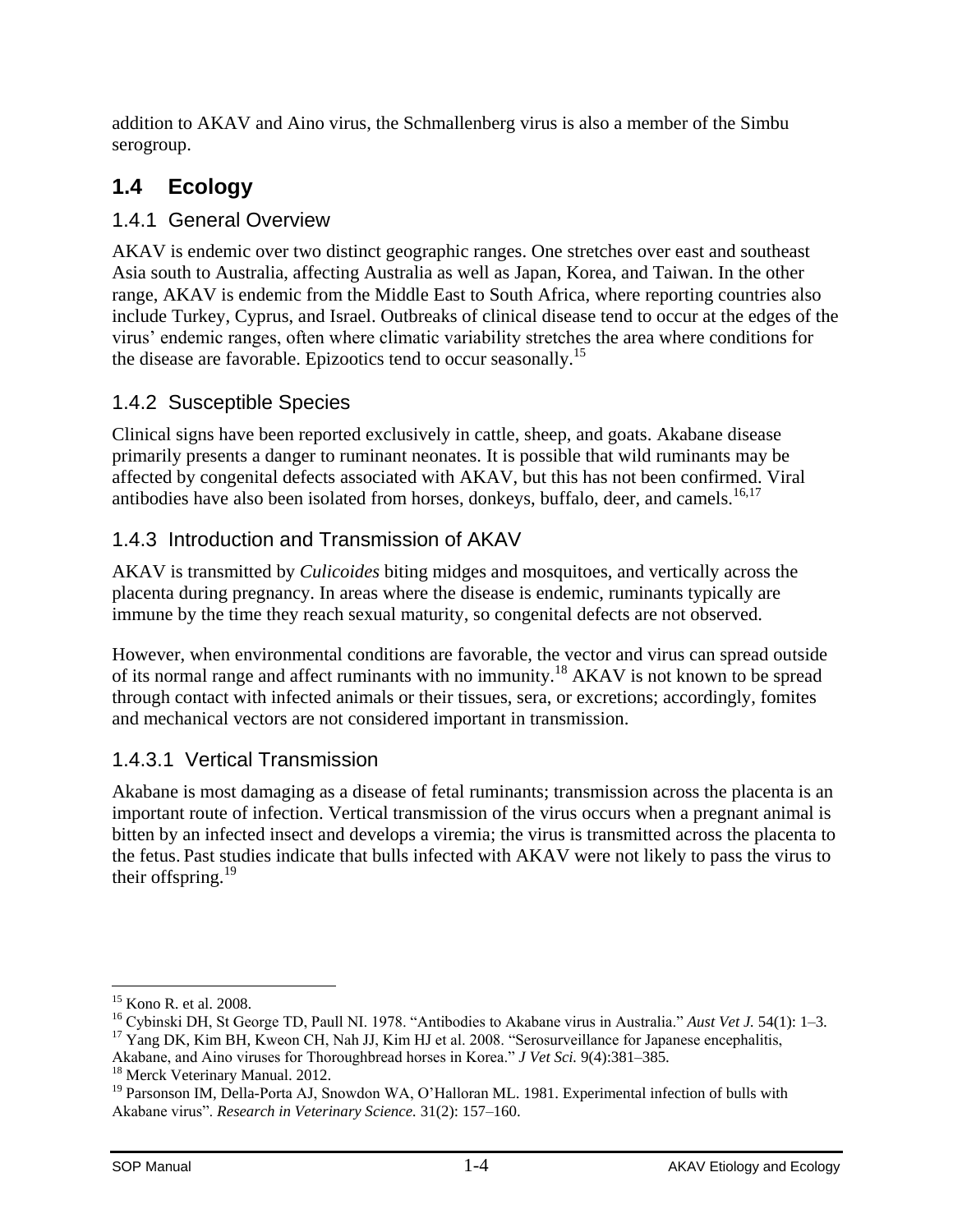#### <span id="page-7-0"></span>1.4.3.2 Vector Transmission

Multiple species within the *Culicoides* genus of midges are known vectors, and several mosquito species have been identified to carry AKAV. In Japan, horizontal transmission is mainly by *Culicoides oxystoma*, but the mosquitoes *Aedes vexans* and *Culex tritaeniorhyncus* have been implicated as well. In Australia, the vector of note is *Culicoides brevitarsis*, but *C. wadei*, *C. fulvus,* and *C. actoni* may also contribute*. <sup>20</sup>* AKAV is reported to be transmitted more efficiently in Australia than bluetongue viruses and can be spread by relatively small vector populations.<sup>21</sup> African AKAV is transmitted by the midges *C. milnei* and *C. imicola* as well as the mosquito *Anopheles funestus*. *Culicoides nubeculosus* and *C. variipennis* have also been found competent to transmit AKAV in experimental settings. $^{22}$ 

#### <span id="page-7-1"></span>1.4.3.3 Wildlife

Wild species of ruminants can become infected with AKAV. No fetal defects in wildlife have been observed, but the occurrence remains possible due to the difficulty of witnessing wild births. Antibodies to the virus have been recovered from buffalo, deer, and various African wildlife species.<sup>23</sup>

#### <span id="page-7-2"></span>1.4.4 Incubation Period

Infection is typically inapparent in adult animals, but viremia, which can lead to vertical transmission, occurs 1 to 6 days after infection.<sup>24</sup>

#### <span id="page-7-3"></span>1.4.5 Morbidity and Mortality

Where AKAV is endemic, susceptible animals attain immunity by the time they reach sexual maturity. The morbidity and mortality rates differ by species, viral strain, and the timing of an infection with AKAV. A morbidity rate of 5 to 50 percent can be observed in cattle, whereas in sheep the rate is between 15 and 80 percent. Infected newborns experience very high mortality, as almost none are viable and either die soon after birth or must be euthanized.

## <span id="page-7-4"></span>1.4.5.1 Clinical Signs

AKAV is most commonly associated with fetal and postnatal complications, which are frequently severe enough to cause abortions, stillbirths, premature births, and congenital defects. Cases involving affected fetuses typically involve malformations of the joints, muscles, and brain, and pregnant animals do not show signs of illness. Infected fetuses are only known at birth or in the event of disease-induced abortion.

The effects of AKAV infection of a fetus depend on when during gestation the infection occurs; this is more evident in cattle, due to their longer gestation periods:

 $\overline{a}$  $20$  Geoghegan JL et al. 2014.

<sup>&</sup>lt;sup>21</sup> Kirkland PD. 2012. "Akabane Virus– Epidemiology, Pathogenesis and Impact". Scientific Seminar on Management of Schmallenberg Virus, Brussels, Belgium.

http://ec.europa.eu/food/animal/diseases/schmallenberg\_virus/docs/akabane\_other\_sbv\_en.pdf.  $22$  CFSPH, 2009.

<sup>&</sup>lt;sup>23</sup> Al-Busaidy S, et al. 1987.

<sup>&</sup>lt;sup>24</sup> CFSPH, 2009.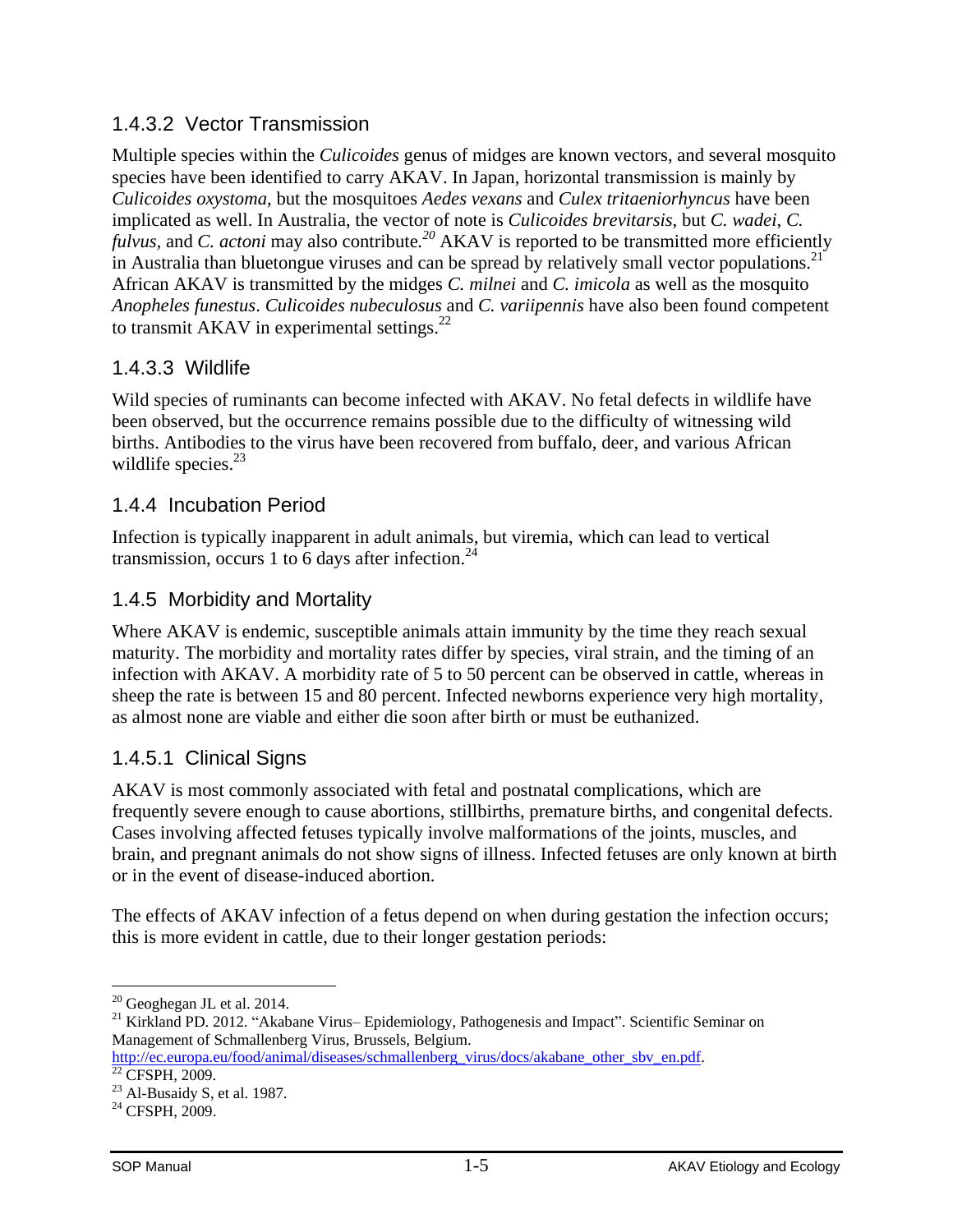- Congenital lesions in the brain may be present in calves born to cows infected early in pregnancy. These calves exhibit behavioral abnormalities even though their motor faculties seem normal. Neurological signs may occur, and calves may be blind, deaf, depressed, or unaware of surroundings; they may have difficulty suckling and generally die soon after birth or must be euthanized.
- Infection in the second trimester of pregnancy is likely to result in a calf born with arthrogryposis, or rigid joints with atrophied muscles.
- Fetuses infected at a later stage tend to be aborted, stillborn, or premature; often signs of disease are not noticeable until examination of the cranial cavity reveals hydranencephaly.
- Newborn calves may be alert but typically cannot stand, and they are likely to be uncoordinated, partially or fully paralyzed, have bulging or tearing eyes, and make unusual vocalizations.<sup>25</sup> The Iriki strain, in particular, is known to cause intense nervous signs in calves. $^{26}$

In cases where AKAV infection causes clinical disease in adult or postnatal ruminants, encephalomyelitis in cattle may result in tremors, ataxia, lameness, paralysis, involuntary eye movement, muscle spasms, and hypersensitivity. However, it is common for adult cattle to be infected without demonstrating clinical signs. $27$ 

In sheep and goats, similar signs are seen in fetuses and newborn animals, but they often occur together. Lambs and kids are particularly likely to experience defects and contortions of the neck and spine as well as having incompletely developed lungs. <sup>28</sup> Lambs and kids are typically stillborn or die soon after birth.<sup>29</sup>

Other diseases presenting with similar signs to Akabane include:

- Schmallenberg virus;
- disease caused by Aino or Cache Valley (Chuzan) viruses;
- bovine viral diarrhea virus:
- border disease:
- Wesselsbron disease;
- bluetongue (in sheep); and
- other nutritional, genetic, and toxic diseases.

 $\overline{a}$ 

<sup>&</sup>lt;sup>25</sup> CFSPH, 2009.

<sup>&</sup>lt;sup>26</sup> Miyazato S, Miura Y, Hase M, Kubo M, Goto Y, Kono Y. 1989. "Encephalitis of cattle cause by Iriki isolate, a new strain belonging to Akabane virus". *Japanese Journal of Veterinary Science.*51(1): 128–136.

 $27$  Oem JK, Lee KH, et al. 2012.

<sup>28</sup> CFSPH, 2009.

<sup>&</sup>lt;sup>29</sup> Merck Veterinary Manual. 2012.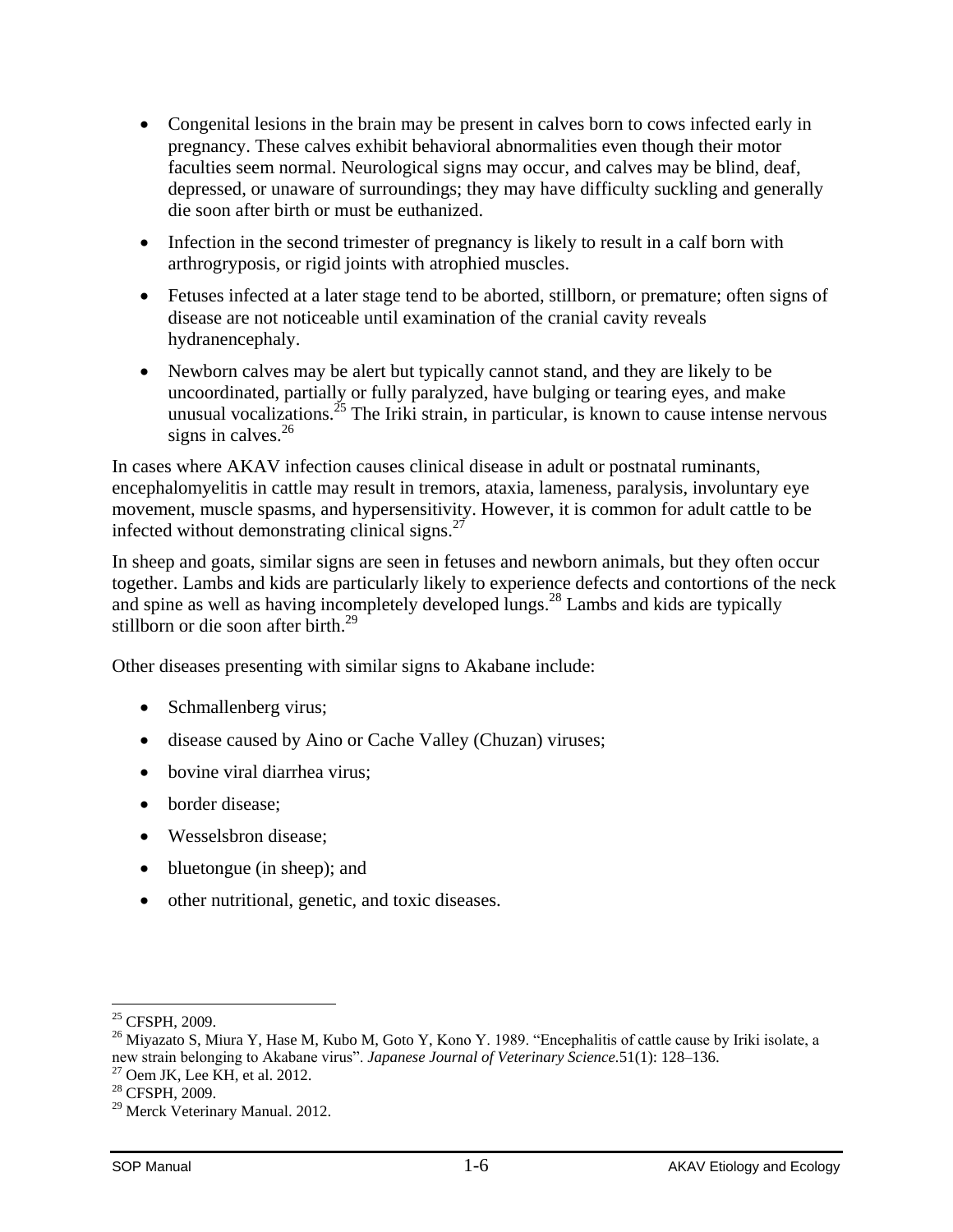# <span id="page-9-0"></span>**1.5 Environmental Persistence**

Members of the Bunyaviridae family are destroyed by common disinfectants, such as hypochlorite (bleach), detergents, chlorhexidine, alcohol, and phenols, and are sensitive to temperatures above 50°C for 30 minutes. AKAV does not persist in infected animal tissues or fluids and will not endure in the environment for any significant period of time (Table 1).  $^{30}$ 

| Action                   | Resistance                                                                                                       |
|--------------------------|------------------------------------------------------------------------------------------------------------------|
| Temperature              | Infectivity lost (or significantly reduced) at 50–60° C (122–<br>140° F) for at least 30 minutes.                |
| Chemicals/Disinfectants: | Susceptible to common disinfectants: 1% sodium<br>hypochlorite, 2% glutaraldehyde, 70% ethanol,<br>formaldehyde. |
| Survival                 | Does not survive outside the host or vector for long periods.                                                    |

**Table 1. California Serogroup (Orthobunyaviruses) Resistance to Physical and Chemical Action**

Source: OIE. 2013. "Schmallenberg Virus" *Technical Factsheet*. [www.oie.int.](http://www.oie.int/)

# <span id="page-9-1"></span>**1.6 Risk of Introduction into the United States**

Livestock in the United States are considered to be susceptible to Akabane, and indigenous arthropod species may be competent to transmit the virus. A similar arbovirus of the same family, Cache Valley virus, has been found in North America. Naïve populations are more likely to see high rates of mortality, as each year the United States is home to over 35 million calves and 3 million lambs.

Preventing contact with insect vectors is an important method of controlling the spread of Akabane, particularly in environments and seasons where midges and mosquitoes thrive. Vaccine is available for AKAV, though it is not licensed in the United States.<sup>31</sup>

 $\overline{a}$ 

<sup>30</sup> World Organization for Animal Health (OIE). 2013. "Schmallenberg Virus" *Technical Factsheet*. [www.oie.int.](http://www.oie.int/) <sup>31</sup> CFSPH. 2014. Vaccine Database: Akabane. Accessed from [http://www.cfsph.iastate.edu/Vaccines/disease\\_list.php?disease=akabane](http://www.cfsph.iastate.edu/Vaccines/disease_list.php?disease=akabane) (January 21, 2015).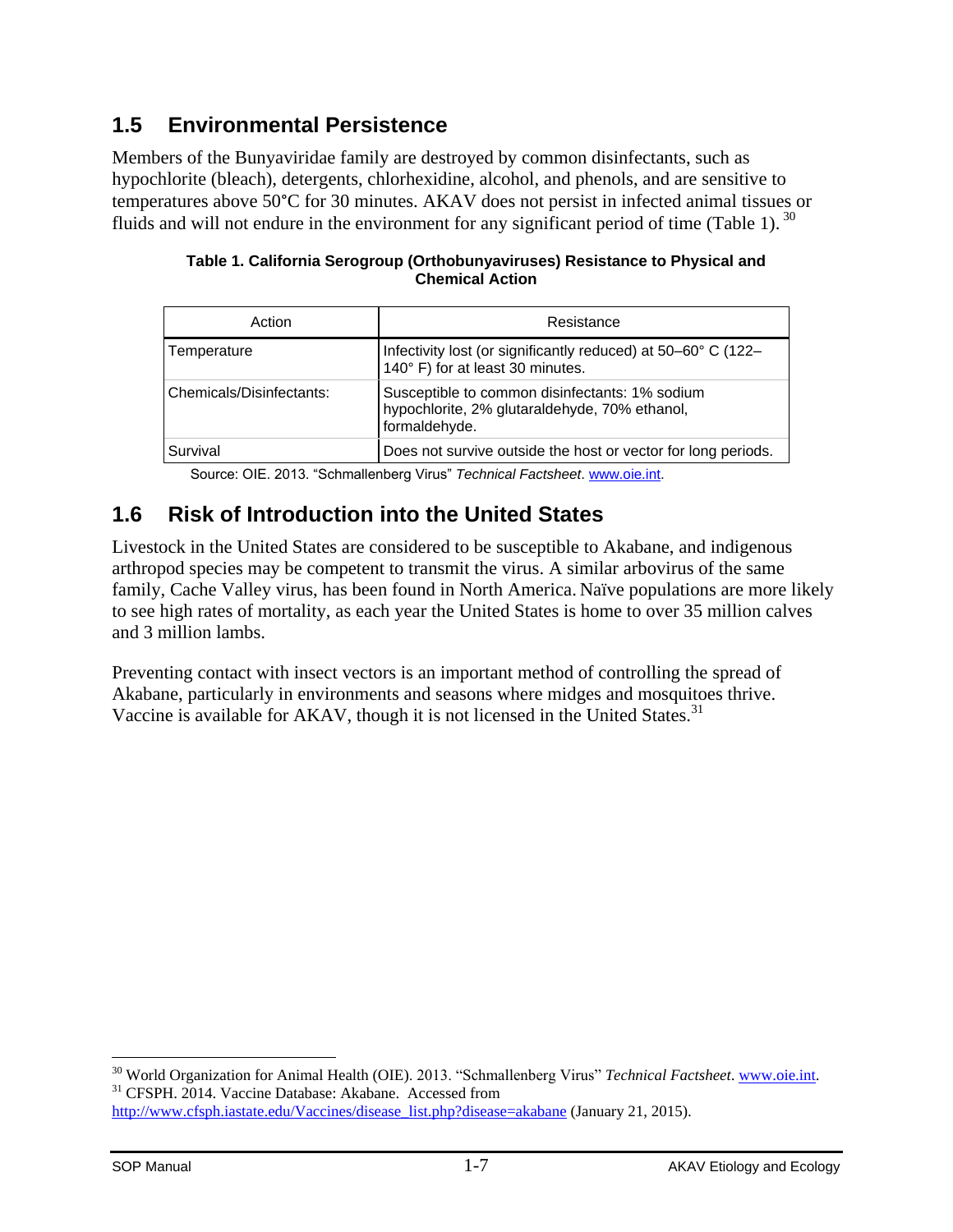# <span id="page-10-0"></span>**Attachment A. References and Selected Resources**

- Akashi H, Inaba Y. 1997. "Antigenic diversity of Akabane virus detected by monoclonal antibodies". *Virus Research*. 47: 187–196.
- Akashi H, Onuma S, Nagano H, Ohta M, Fukutomi T. 1999. "Detection and differentiation of Aino and Akabane Simbu serogroup bunyaviruses by nested polymerase chain reaction". *Archives of Virology*. 144: 2101–2109.
- Al-Busaidy S, Hamblin C, Taylor WP. 1987. "Neutralising antibodies to Akabane virus in freeliving wild animals in Africa". *Tropical Animal Health and Production*. 19(4): 197–202.
- Center for Food Security and Public Health, Iowa State University (CFSPH). 2009. "Akabane Disease". *Technical Factsheet.* [www.cfsph.iastate.edu.](http://www.cfsph.iastate.edu/)
- Center for Food Security and Public Health, Iowa State University (CFSPH). 2014. "Vaccine Database: Akabane." [http://www.cfsph.iastate.edu/Vaccines/disease\\_list.php?disease=akabane.](http://www.cfsph.iastate.edu/Vaccines/disease_list.php?disease=akabane)
- Cybinski DH, St George TD, Paull NI. 1978. "Antibodies to Akabane virus in Australia." *Aust Vet J.* 54(1): 1–3.
- Geoghegan JL, Walker PJ, Duchemin JB, Jeanne I, Holmes EC. 2014. "Season Drivers of the Epidemiology of Arthropod-Borne Viruses in Australia." *PLoS Neglected Tropical Diseases.* Online before print. doi: 10.1371/journal.pntd.0003325.
- International Committee on Taxonomy of Viruses. 2012. ICTV Taxonomy History for Akabane virus. [http://ictvonline.org.](http://ictvonline.org/)
- Kirkland PD. 2012. "Akabane Virus– Epidemiology, Pathogenesis and Impact". Scientific Seminar on Management of Schmallenberg Virus, Brussels, Belgium. [http://ec.europa.eu/food/animal/diseases/schmallenberg\\_virus/docs/akabane\\_other\\_sbv\\_en.p](http://ec.europa.eu/food/animal/diseases/schmallenberg_virus/docs/akabane_other_sbv_en.pdf) [df.](http://ec.europa.eu/food/animal/diseases/schmallenberg_virus/docs/akabane_other_sbv_en.pdf)
- Kono R, Hirata M, Kaji M, Goto Y, Ikeda S et al. 2008. "Bovine epizootic encephalomyelitis caused by Akabane virus in southern Japan." *BMC Veterinary Research.* 4:20.
- Merck Veterinary Manual. 2012. "Akabane Virus Infection." [http://www.merckmanuals.com/vet/generalized\\_conditions/congenital\\_and\\_inherited\\_anom](http://www.merckmanuals.com/vet/generalized_conditions/congenital_and_inherited_anomalies/akabane_virus_infection.html) [alies/akabane\\_virus\\_infection.html.](http://www.merckmanuals.com/vet/generalized_conditions/congenital_and_inherited_anomalies/akabane_virus_infection.html)
- Miyazato S, Miura Y, Hase M, Kubo M, Goto Y, Kono Y. 1989. "Encephalitis of cattle cause by Iriki isolate, a new strain belonging to Akabane virus". *Japanese Journal of Veterinary Science.*51(1): 128–136.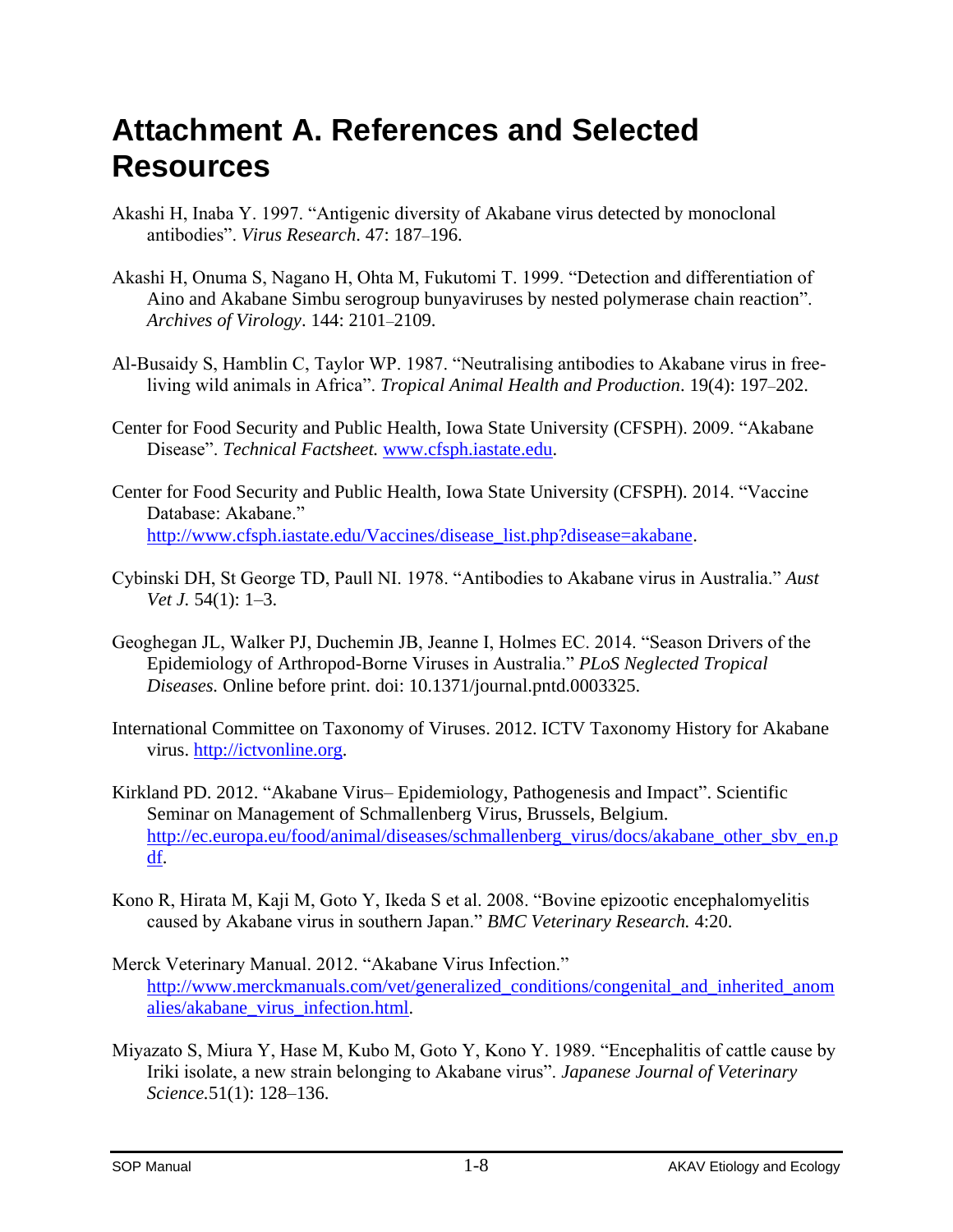- Oem JK, Kim YH, Kim SH, Lee MH, Lee KK. 2014. "Serological characteristics of affected cattle during an outbreak of bovine enzootic encephalomyelitis caused by Akabane virus. *Trop Anim Health Prod.* 46: 261–263.
- Oem JK, Lee KH, Kim HR, Bae YC, Chung JY et al. 2012. "Bovine Epizootic Encephalomyelitis caused by Akabane Virus infection in Korea." *Journal of Comparative Pathology.* 147(2-3):101–105.
- Parsonson IM, Della-Porta AJ, Snowdon WA, O'Halloran ML. 1981. Experimental infection of bulls with Akabane virus". *Research in Veterinary Science.* 31(2): 157–160.
- Stram Y, Kuznetzova L, Guini M, Rogel A, Meirom R, Chai D, Yadin H, Brenner J. 2004. "Detection and quantitation of Akabane and Aino viruses by multiplex real-time reverse transcriptase PCR". *Journal of Virological Methods*. 116(2): 147–154.
- World Organization for Animal Health (OIE). 2013. "Schmallenberg Virus" *Technical Factsheet*. [www.oie.int.](http://www.oie.int/)
- Yang DK, Kim BH, Kweon CH, Nah JJ, Kim HJ et al. 2008. "Serosurveillance for Japanese encephalitis, Akabane, and Aino viruses for Thoroughbread horses in Korea." *J Vet Sci.* 9(4):381–385.